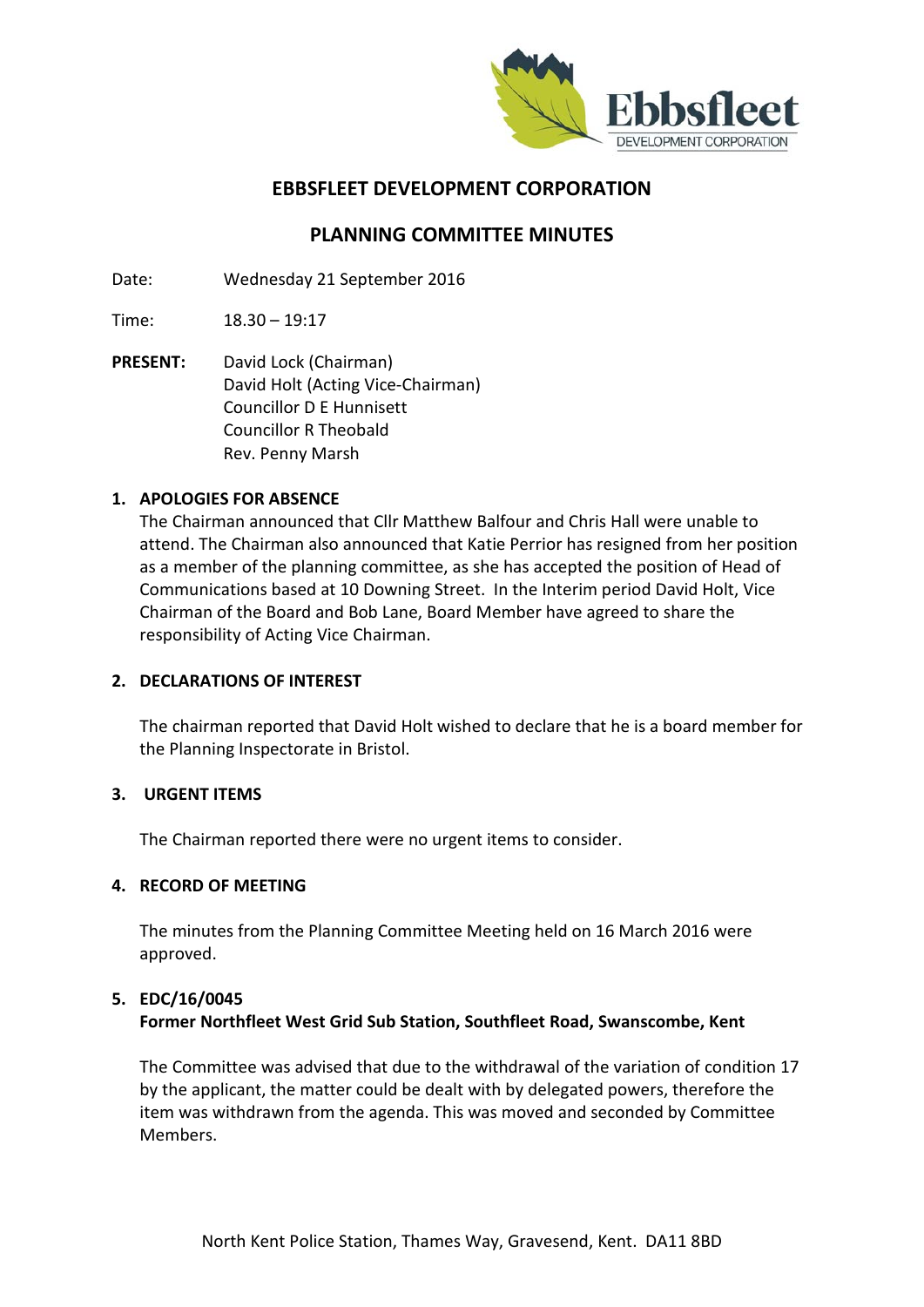

## **6. EDC/16/0071 Former Northfleet West Grid Sub Station, Southfleet Road, Swanscombe, Kent**

The Committee considered a report on an application relating to the erection of a standalone two storey office development comprising 1,093 sq. m Use Class B1a Floor Space and 50 car parking spaces with associated landscaping and public realm enhancements. The officer outlined the proposal and explained that the building will be used as the regional headquarters by Redrow. The design of the windows was raised in observation, and a request for an informative to be added was made by Committee Members to ensure there is a liaison between management and the best use of parking will be utilised.

**Application EDC/16/0071 is approved subject to conditions set out in the report together with the additional informative.** 

### **7. EDC/16/0079**

## **Eastern Quarry, Swanscombe - LDO Site B Proposal**

The Committee considered an application for Prior notification for residential development for 69 dwellings, together with associated access, car parking, landscaping, infrastructure and earthworks. The application is for land subject to a Local Development Order (LDO) which grants planning permission for the type of development specified in the order, and by doing so removes the need for a planning application. As the principal of development has already been agreed in 2014 by Dartford Borough Council, the prior notification is to ensure compliance and is not an assessment of the merits of the application, since the principal of development has already been considered in the serving of the LDO. 28 days after the prior notification has been served this would be deemed consent. There was concern raised by Committee members over the amount of available parking, and the EDC confirmed that the LDO has its own parking strategy, previously approved by Dartford Borough Council prior to any EDC involvement and therefore any concerns regarding parking would be out of the EDC's control.

## **Application EDC/16/0079 is agreed subject to the Informatives set out in the officer report and details in the supplementary information relating to the amended plans.**

## **ITEMS FOR INFORMATION IN PUBLIC**

#### **8. Decisions taken under delegated powers**

Members received, for information, a report on the decisions taken by Officers under delegated powers since March 2016.